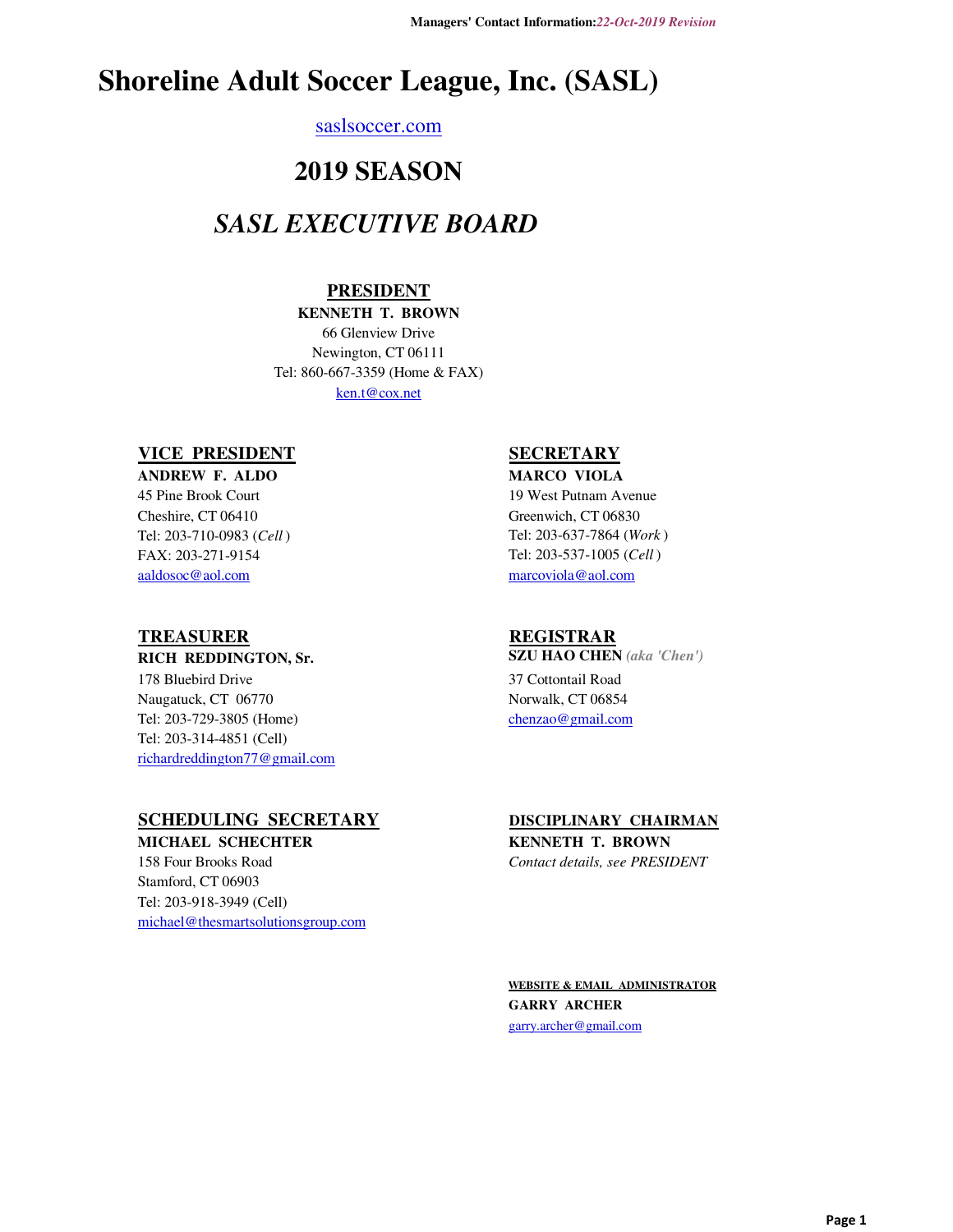### **SASL OVER-30 LEAGUE FIRST DIVISION**

| dadl u ver-ju league                                                                 |                                          | LIVOT NI APINI                       |
|--------------------------------------------------------------------------------------|------------------------------------------|--------------------------------------|
| TEAM                                                                                 | <b>MANAGER</b>                           | ASSISTANT MANAGER                    |
| CLINTON F.C.                                                                         | <b>JASON DIGIANDOMENICO</b>              | <b>JOHN ORSINA</b>                   |
|                                                                                      | 28 Valley Road                           | 398 McVeagh Road                     |
| 1st shirt: White // 2nd shirt: Black                                                 | Clinton, CT 06413                        | Westbrook, CT 06498                  |
| Primary field: Indian River Sports Complex, Clinton, CT                              | 203-627-4199 (Home)                      | 860-227-4287 (Home & Work)           |
| [The artificial turf field]                                                          | 203-643-0091 (Work)                      |                                      |
| Alternate field: Indian River Sports Complex, Clinton, CT                            | jdigiandomenico@gmail.com                | jorsina@westbrookblock.com           |
| [The natural grass field]                                                            |                                          |                                      |
| DANBURY UNITED S.C.                                                                  | <b>MANNY CIPRIANO</b>                    | XAVY EGURBIDE                        |
|                                                                                      | 8 Old Stadley Rough Road                 | 51 Glenwood Rd                       |
| 1st shirt: Red // 2nd shirt: White                                                   | Danbury, CT 06811-3322                   | Weston, CT 06883                     |
|                                                                                      | 203-798-6300 (Home)                      | 203-521-6065 (Cell)                  |
| Field: Portuguese Cultural Center, Danbury, CT                                       | 203-313-0411 (Cell)                      |                                      |
|                                                                                      | $\frac{\text{manycip@}\text{aol.com}}{}$ | xavier@freeagents.com                |
|                                                                                      |                                          |                                      |
| F.C. SHELTON                                                                         | <b>FRANCO FRANZESE</b>                   | <b>MARCO MARINI</b>                  |
|                                                                                      | 277 Eagles Landing                       | 8 Grace Moore Road                   |
| 1st shirt: Orange // 2nd shirt: Black                                                | Shelton, CT 06484                        | Sandy Hook, CT 06482                 |
|                                                                                      | 203-855-5855 (Work)                      | 203-613-8084 (Cell)                  |
| Primary field: Nike Recreation Fields ("Nike Site"), Shelton, CT 203-414-8650 (Cell) |                                          |                                      |
| Alternate field: Short Beach Park, Stratford, Stratford, CT                          | fdfdesign@icloud.com                     | $\frac{\text{mmarini12@yahoo.com}}{$ |
| [Bunnell High School is an artifical turf field]                                     |                                          |                                      |
| <b>GREENWICH ARSENAL S.C.</b>                                                        | <b>MAX DE PAOLA</b>                      | <b>ERIC BLOMBERG</b>                 |
|                                                                                      | 167 Sturges Ridge Road                   | 97 Richards Avenue, Apt. A7          |
| 1st shirt: Red // 2nd shirt: White                                                   | Wilton, CT 06897                         | Norwalk, CT 06854                    |
| Primary field: Cos Cob Park, Cos Cob, CT                                             | 203-569-2973 (Home)                      | 203-500-2044 (Cell)                  |
| [Greenwich Cos Cob Park is an artifical turf field]                                  | 617-905-2115 (Cell)                      |                                      |
| Alternate field: Greenwich High School, Greenwich, CT                                | $max$ depaola@gmail.com                  | eblomberg@blomberglaw.com            |
| [Greenwich High School is an artifical turf field]                                   |                                          |                                      |
| <b>NEWINGTON PORTUGUESE S.C.</b>                                                     | <b>JORGE KULJIS</b>                      | <b>CHRISTOPHER NASCIMENTO</b>        |
|                                                                                      | 26 Jefferson Court                       | 50 Dowd Street                       |
| 1st shirt: Grey & White // 2nd shirt: Green                                          | Wethersfield, CT 06109                   | Newington, CT 06111                  |
|                                                                                      | 860-992-5028 (Cell)                      | 860-490-3968 (Cell)                  |
| Field: Martin Kellog Middle School, Newington, CT                                    | vpev8@hotmail.com                        | chris@statechoice.com                |
| NEWTOWN SALTY DOGS S.C.                                                              | <b>SCOTT KELLERMAN</b>                   | <b>JASON GREASLEY</b>                |
|                                                                                      | 101 Church Road, Unit 7                  | 14 Country Hollow Road               |
| 1st shirt: Green // 2nd shirt: White                                                 | Southbury, CT 06488                      | Naugatuck, CT 06770                  |
| Primary field: Treadwell Park, Newtown, CT                                           | 203-491-2161 (Home)                      | 203-240-3195 (Cell)                  |
| [Treadwell Park is an artifical turf field]                                          | 203-984-4972 (Cell)                      |                                      |
| Alternate field: Newtown High School, Newtown, CT                                    | skellermanmhi23@gmail.com                | greasley $i$ 1 $@$ gmail.com         |
|                                                                                      |                                          |                                      |
| NORTH BRANFORD S.C.                                                                  | <b>STEVEN CALVO</b>                      | <b>CRAIG ABBATELLO</b>               |
|                                                                                      | 138 Oxbow Lane                           | 131 Eastern Drive                    |
| 1st shirt: Red/White // 2nd shirt: Yellow                                            | Northford, CT 06472                      | Middletown, CT 06457                 |
| Primary field: Northford Park, Northford, CT                                         | 203-627-2814 (Home)                      | 203-641-0096 (Home)                  |
| Alternate field: North Branford High School, North Branford, CT                      | stevencalvo@comcast.net                  | crai gab batello@gmail.com           |
| POLONIA FALCON F.C.                                                                  | ANDRZEJ GROMADOWSKI                      | <b>RAFAL BACLAWSKI</b>               |
|                                                                                      | 276 Broad Street                         | 45 Devens Street                     |
| 1st shirt: White & Red // 2nd shirt: Red & White                                     | New Britain, CT 06053                    | New Britain, CT 06053                |
|                                                                                      | 860-826-5477 (Work)                      | 860-967-8788 (Cell)                  |
| Primary field: Falcon Field, New Britain, CT                                         | 860-305-8284 (Cell)                      |                                      |
| Alternate field: Cheslay Park, New Britain, CT                                       | poloniafalcon@yahoo.com                  | bialymisiu28@gmail.com               |
| [Cheslay Park is an artifical turf field]                                            |                                          |                                      |
| STAMFORD F.C.                                                                        | <b>JORDAN WOMACK</b>                     | <b>JONATHAN "BUCK" SMITH</b>         |
|                                                                                      | 24 Sandy Lane                            | 36 Plymouth Road, Apartment #2       |
| 1st shirt: Navy Blue // 2nd shirt: White with Red Hoops                              | Stamford, CT 06905                       | Stamford, CT 06906                   |
| Field: West Beach Field, Stamford, CT                                                | 203 979-1230 (Cell)                      | 646-761-7806 (Cell)                  |
| [Fields at West Beach Park are artificial turf fields]                               | stamfordfco30@gmail.com                  | Buckwild08@yahoo.com                 |
| VASCO DA GAMA C.C.                                                                   | <b>DAVID ATILHO</b>                      | DOMINGOS SANTOS Jr.                  |
|                                                                                      | 9 Jog Hill Road                          | 99 Catherine Street                  |
| 1st shirt: Red // 2nd shirt: White                                                   | Trumbull, CT                             | Fairfield, CT 06824                  |
| Primary field: Veterans Memorial Park, Bridgeport, CT                                | 203-954-9684 (Cell)                      | 203-258-9451 (Home)                  |
| [Veterans Memorial Park is an artificial turf field]                                 | $d$ maconstruction@gmail.com             | dsantosir6@sbcglobal.net             |
|                                                                                      |                                          |                                      |
| Alternate field: Seaside Park, Bridgeport, CT                                        |                                          |                                      |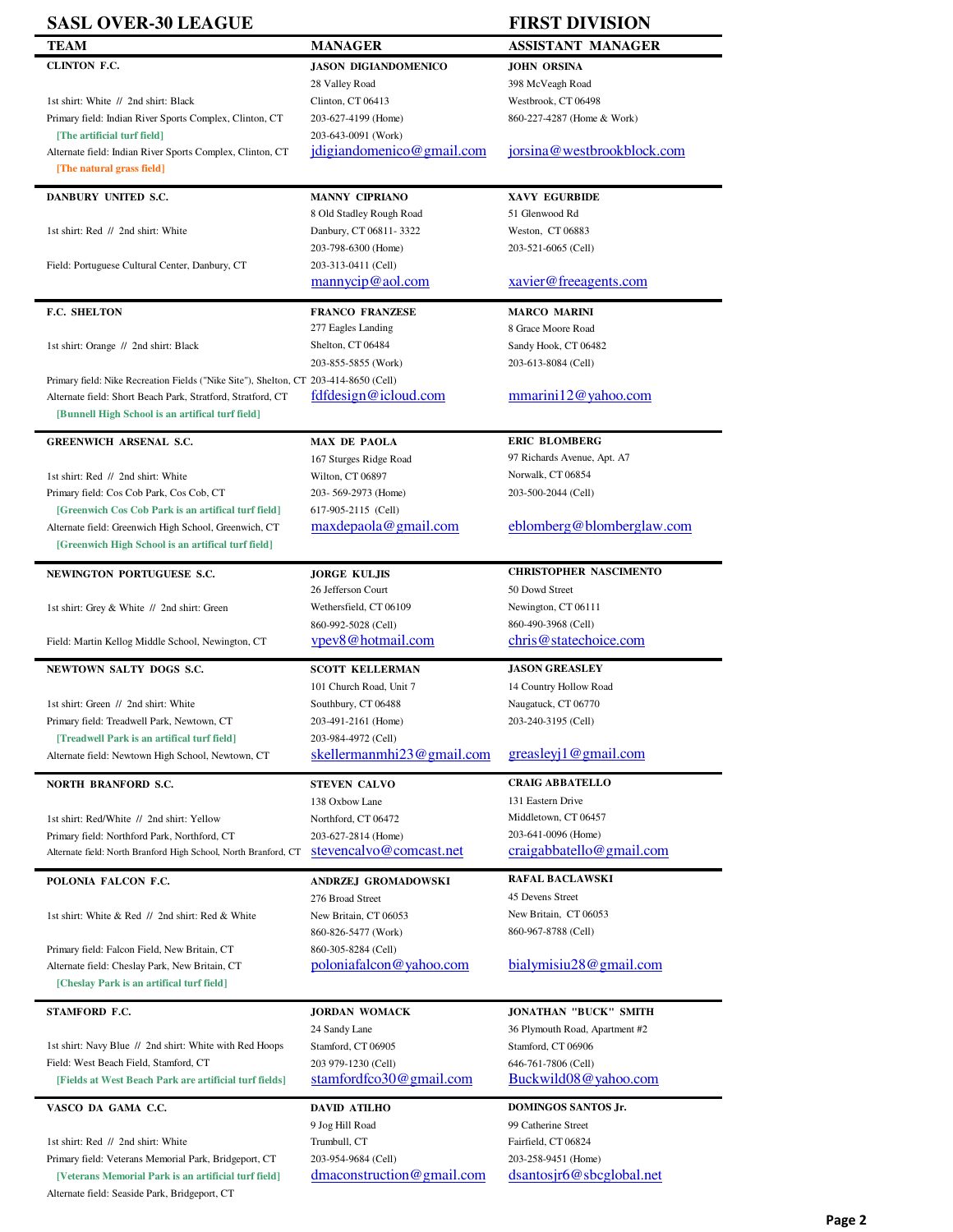| <b>SASL OVER-30 LEAGUE</b>                                                                                          |                                          | <b>SECOND DIVISION</b>                   |
|---------------------------------------------------------------------------------------------------------------------|------------------------------------------|------------------------------------------|
| TEAM                                                                                                                | MANAGER                                  | <b>ASSISTANT MANAGER</b>                 |
| CLUB NAPOLI S.C.                                                                                                    | <b>JOE GELOSO</b>                        | <b>KELLY SALERNO</b>                     |
|                                                                                                                     | 19 Chamberlain Court                     | 315 Taylor Avenue                        |
| 1st shirt: Navy Blue & White // 2nd shirt: Red & White                                                              | Cheshire, CT 06410                       | Cheshire, CT 06410                       |
|                                                                                                                     | 203-996-1968 (Home)                      | 203-558-2219 (Cell)                      |
| Field: Quinnipiac Park, Cheshire, CT                                                                                | jgigo@aol.com                            | hanshelt@aol.com                         |
| Alternate field: Post University, Waterbury, CT                                                                     |                                          |                                          |
|                                                                                                                     |                                          |                                          |
| COYOTES F.C.                                                                                                        | <b>ANDREW COOKE</b>                      | <b>DIMAS BALBUDA</b>                     |
|                                                                                                                     | 22 Miles Place                           | 64 Parker Avenue                         |
| 1st shirt: White // 2nd shirt: Yellow                                                                               | Meriden, CT 06450                        | Meriden. CT 06450                        |
|                                                                                                                     | 203-927-7269 (Cell)                      | 203-443-0055 (Cell)                      |
| Field: Falcon Field, Meriden CT                                                                                     | 203-416-1106 (Work)                      |                                          |
| [Falcon Field is an artificial turf field]                                                                          | andrew.c.cooke@gmail.com                 | balbuenadimas@gmail.com                  |
| ECUACHAMOS F.C.                                                                                                     | ROBERTO SALASAR                          | RICHARD VALENCIA                         |
|                                                                                                                     | 5 Dempsey Road                           | 33 Fairfield Street                      |
| 1st shirt: Red & white // 2nd shirt: Blue & White                                                                   | Ansonia, CT 06401                        | Milford, CT 06460                        |
|                                                                                                                     | 203-726-2740 (Cell)                      | 203-278-6682 (Cell)                      |
| Field: Sentinel Hill Road, Derby, CT                                                                                | ecuachamosfc@gmail.com                   | richard valencia@hotmail.com             |
|                                                                                                                     |                                          |                                          |
| HAMDEN ALL STARS S.C.                                                                                               | <b>ERNEST ADDI</b>                       | <b>CHEIKH DIAKHATE</b>                   |
|                                                                                                                     | 72 Morning Glory Drive                   | 106 Battis Road                          |
| 1st shirt: Blue // 2nd shirt: White                                                                                 | Middletown, CT 06457                     | Hamden, CT 06514                         |
|                                                                                                                     | 860-613-2918 (Home)                      | 203-843-3035 (Cell)                      |
| Field: West Woods School, Hamden, CT                                                                                | 203-492-8095 (Work)                      |                                          |
|                                                                                                                     | 203-500-6927 (Cell)                      |                                          |
|                                                                                                                     | ernest.a.addi@medtronic.com              | mr.cheikhdiakhate@gmail.com              |
|                                                                                                                     |                                          |                                          |
| LITCHFIELD COUNTY BLUES S.C.                                                                                        | <b>MATT McDEVITT</b>                     | <b>BRIAN GRAY</b>                        |
|                                                                                                                     | 35 Prospect Mt Road                      | 17 Hilltop View Lane                     |
| 1st shirt: Blue // 2nd shirt: White                                                                                 | Bantam, CT 06750                         | New Milford, CT 06776                    |
|                                                                                                                     | 860-201-3353 (Cell)                      | 914-767-7748 (Cell)                      |
| Field: New Milford High School, New Milford, CT                                                                     | lcbluessc@hotmail.com                    | lcbluessc@hotmail.com                    |
| [New Milford High School is an artificial turf field]                                                               |                                          |                                          |
| MILFORD AMIGOS S.C.                                                                                                 | <b>CORMAC BYRNE</b>                      | <b>JAMES MURPHY</b>                      |
|                                                                                                                     | 7 Holcomb Street                         | 86 Barbara Drive                         |
| 1st shirt: White & Blue // 2nd shirt: Red                                                                           | West Haven, CT 06516                     | Milford, CT 06460                        |
|                                                                                                                     | 203-531-1588 (Work)                      | 203-848-5684 (Cell)                      |
| Field: Pease Road Field, Woodbridge, CT                                                                             | 203 218 5951 (Cell)                      |                                          |
|                                                                                                                     | cbyrne@jbmparch.com                      | mynameiscoachmurphy@yahoo.co.uk          |
|                                                                                                                     |                                          |                                          |
| MILFORD TUESDAY S.C.                                                                                                | <b>ERIC DEYLE</b>                        | <b>DANIEL CUMMINGS</b>                   |
|                                                                                                                     | 97 University Drive                      | 95 Valley Road                           |
| 1st shirt: Black // 2nd shirt: Red                                                                                  | Fairfield, CT 06824                      | Westport, CT 06880                       |
|                                                                                                                     | 607-592-1439                             | 720-308-2780 (Cell)                      |
| Primary field: Peck Place School, Orange, CT                                                                        | eric.deyle@gmail.com                     | $d$ mcummings24@msn.com                  |
| Alternate field: Fred Wolfe Park, Orange, CT                                                                        |                                          |                                          |
| NAUGATUCK FUSION S.C.                                                                                               | RENATO DaSILVA                           | <b>JOE DaSILVA</b>                       |
|                                                                                                                     | 63 Homestead Lane                        | 1042 Summit Road                         |
| 1st shirt: Red // 2nd shirt: Black                                                                                  | Brookfield, CT 06804                     | Cheshire, CT 06410                       |
|                                                                                                                     | 203-808-3601 (Cell)                      | 203-565-3088 (Cell)                      |
| Field: City Hill Middle School, Naugatuck, CT                                                                       | 203-431-6844 (Work)                      |                                          |
|                                                                                                                     | Renato24d@yahoo.com                      | Jd0770@yahoo.com                         |
|                                                                                                                     |                                          |                                          |
| QUINNIPIAC PARK RANGERS S.C.                                                                                        | EDMONDE BERNIER JR.                      | <b>DIMITRIOS MAGRIPLIS</b>               |
|                                                                                                                     | 121 Contour Drive                        | 30 Crestwood Court                       |
| 1st Shirt? 2nd Shirt?                                                                                               | Cheshire, CT 06410                       | Cheshire, CT 06410                       |
|                                                                                                                     | 203-232-6921 (Home)                      | 860-877-2265 (Home)                      |
| Field: Quinnipiac Park, Cheshire, CT                                                                                | bernied13@aol.com                        | dre magriplis@hotmail.com                |
|                                                                                                                     |                                          |                                          |
| TRINITY F.C.                                                                                                        | <b>MICHAEL GREER</b>                     | <b>ANDREW SHETTY</b>                     |
| 1st shirt: Green // 2nd shirt: White                                                                                | 383 Orange Street<br>New Haven, CT 06511 | 383 Orange Street<br>New Haven, CT 06511 |
|                                                                                                                     | 203-444-0722 (Cell)                      | 203-988-2631 (Cell)                      |
| Primary field: Albertus Magnus College, Celentano Soccer Field, New Haven, CT                                       |                                          |                                          |
| [Notre Dame High School is an artificial turf field]<br>Alternate field: Connecticut Sportsplex, North Branford, CT | michaelgreer86@gmail.com                 | andrewshetty $11@$ gmail.com             |

**[Connecticut Sportsplex is an artificial turf field]**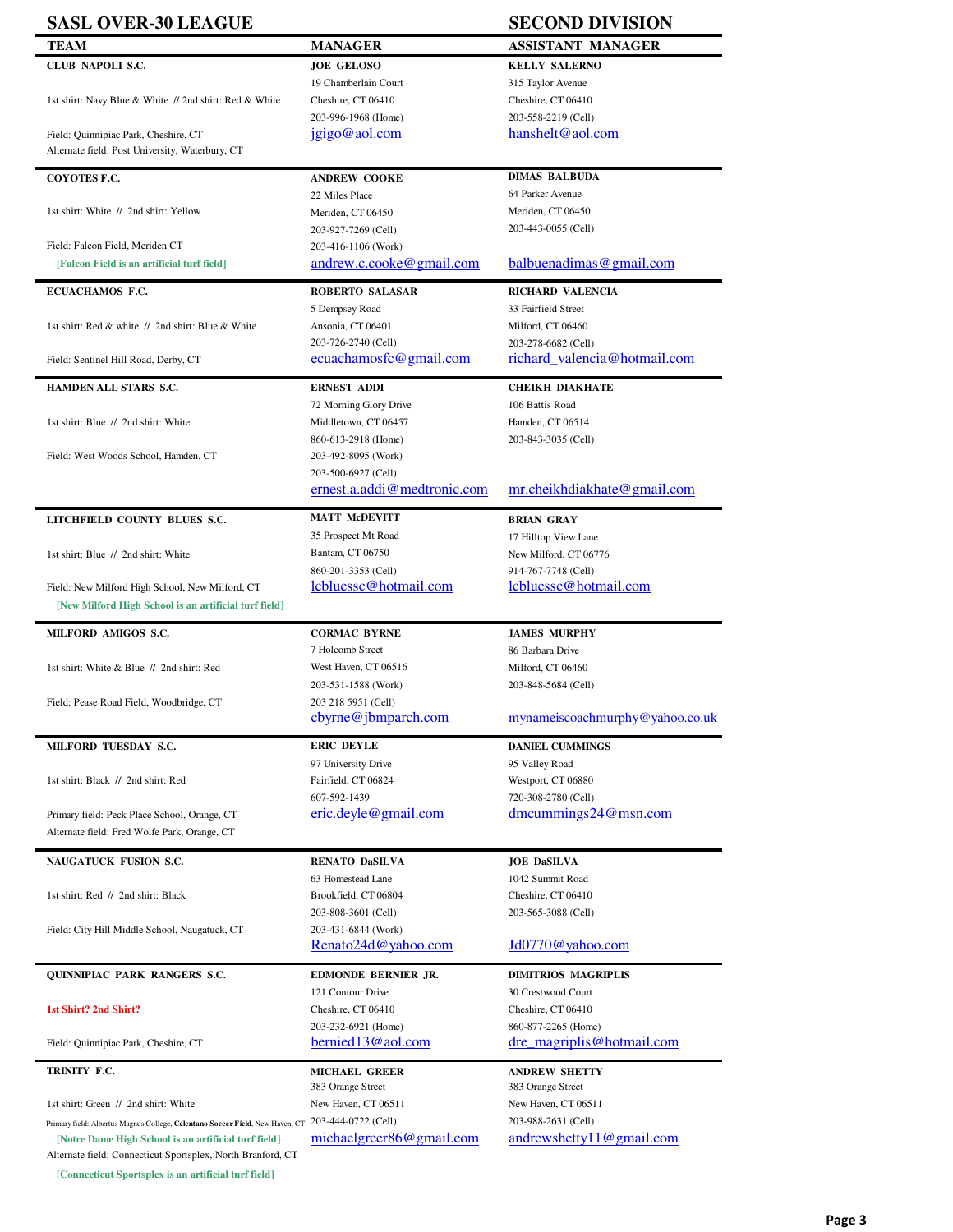| <b>SASL OVER-40 LEAGUE</b>                                                                                                                                                                                                                                                                                                                                                                                                                                     |                                                 | <b>FIRST DIVISION</b>                        |
|----------------------------------------------------------------------------------------------------------------------------------------------------------------------------------------------------------------------------------------------------------------------------------------------------------------------------------------------------------------------------------------------------------------------------------------------------------------|-------------------------------------------------|----------------------------------------------|
| <b>TEAM</b>                                                                                                                                                                                                                                                                                                                                                                                                                                                    | <b>MANAGER</b>                                  | <b>ASSISTANT MANAGER</b>                     |
| DANBURY UNITED S.C.                                                                                                                                                                                                                                                                                                                                                                                                                                            | <b>JOSE FILIPE</b>                              | <b>HELIOMAR RODRIGUES</b>                    |
|                                                                                                                                                                                                                                                                                                                                                                                                                                                                | street address?                                 | 5A Golden Hill Road                          |
| 1st shirt: Red // 2nd shirt: White                                                                                                                                                                                                                                                                                                                                                                                                                             | Danbury, CT 06811                               | Danbury, CT 06811                            |
|                                                                                                                                                                                                                                                                                                                                                                                                                                                                | 203-482-4537 (Cell)                             | 203-648-8846 (Cell)                          |
| Field: Portuguese Cultural Center, Danbury, CT<br>[Portuguese Cultural Center is an artifical turf field]                                                                                                                                                                                                                                                                                                                                                      | filipe@fivestarmaintenance.com hmbry2@gmail.com |                                              |
|                                                                                                                                                                                                                                                                                                                                                                                                                                                                |                                                 |                                              |
| FAIRFIELD G.A.C. S.C.                                                                                                                                                                                                                                                                                                                                                                                                                                          | <b>JAMIE POFF</b>                               | <b>LEE WAIBEL</b>                            |
|                                                                                                                                                                                                                                                                                                                                                                                                                                                                | 70 Maple Drive                                  | 27 Dora Circle                               |
| 1st shirt: White // 2nd shirt: Green                                                                                                                                                                                                                                                                                                                                                                                                                           | Fairfield, CT 06824                             | Bridgeport, CT 06604                         |
| Primary field: Fairfield Ludlowe High School, Fairfield, CT                                                                                                                                                                                                                                                                                                                                                                                                    | 203-292-6277 (Home)                             | 203-615-4419 (Home, Work & Cell)             |
| [Fairfield Ludlowe High School is an artifical turf field] 203-339-2107 (Work & Cell)                                                                                                                                                                                                                                                                                                                                                                          | jamie_poff@yahoo.com                            | carlig14@yahoo.com                           |
| Alternate field: Warde High School, Fairfield, CT<br>[Warde High School is an artifical turf field]                                                                                                                                                                                                                                                                                                                                                            |                                                 |                                              |
|                                                                                                                                                                                                                                                                                                                                                                                                                                                                |                                                 |                                              |
| <b>GREENWICH GUNNERS S.C</b>                                                                                                                                                                                                                                                                                                                                                                                                                                   | <b>MARK BELLAMY</b>                             | PATRICK HANNA                                |
|                                                                                                                                                                                                                                                                                                                                                                                                                                                                | 58 Bartina Lane                                 | 66 West Cross Road                           |
| 1st shirt: Red & Black // 2nd shirt: Grey                                                                                                                                                                                                                                                                                                                                                                                                                      | Stamford, CT 06902                              | New Canaan, CT 06840                         |
| Primary field: Cos Cob Park, Greenwich, CT                                                                                                                                                                                                                                                                                                                                                                                                                     | 203-964-7906 (Cell)                             | 203-253-9184 (Cell)                          |
| [Greenwich Cos Cob Park is an artifical turf field]<br>Alternate field: Greenwich High School, Greenwich, CT                                                                                                                                                                                                                                                                                                                                                   | bellsgunners@aol.com                            | phanna06@optonline.net                       |
| [Greenwich High School is an artifical turf field]                                                                                                                                                                                                                                                                                                                                                                                                             |                                                 |                                              |
| Alternate field: Western Middle School, Greenwich, CT                                                                                                                                                                                                                                                                                                                                                                                                          |                                                 |                                              |
| <b>GREENWICH PUMAS MASTERS S.C.</b>                                                                                                                                                                                                                                                                                                                                                                                                                            | <b>CARLOS GALINDO</b>                           | <b>EMILIO CARBONE</b>                        |
|                                                                                                                                                                                                                                                                                                                                                                                                                                                                | 23 Shore Acre Drive                             | 75 Old Orchard Road                          |
| 1st shirt: Red // 2nd shirt: Dark Grey                                                                                                                                                                                                                                                                                                                                                                                                                         | Old Greenwich, CT 06870                         | Riverside, CT 06878                          |
| Primary field: Cos Cob Park                                                                                                                                                                                                                                                                                                                                                                                                                                    | 203-344-1392 (Home)                             | 347-371-1452 (Cell)                          |
| [Greenwich Cos Cob Park is an artifical turf field]                                                                                                                                                                                                                                                                                                                                                                                                            | 212-261-3691 (Work)                             |                                              |
| Alternate field: Greenwich High School, Greenwich                                                                                                                                                                                                                                                                                                                                                                                                              | 917-607-7032 (Cell)                             |                                              |
| [Greenwich High School is an artifical turf field]                                                                                                                                                                                                                                                                                                                                                                                                             | carlos.galindo@ca-cib.com                       | emilio.carbone@ab-inbev.com                  |
| NORWALK MARINERS S.C.                                                                                                                                                                                                                                                                                                                                                                                                                                          | TED CENATIEMPO                                  | AL BOCCANFUSO                                |
|                                                                                                                                                                                                                                                                                                                                                                                                                                                                | 14 Raynor Place                                 | 7 Fourth Street                              |
| 1st shirt: Sky Blue // 2nd shirt: Pink                                                                                                                                                                                                                                                                                                                                                                                                                         | Trumbull, CT 06611                              | East Norwalk, CT 06855                       |
|                                                                                                                                                                                                                                                                                                                                                                                                                                                                | 203-445-0066 (Home)                             | 203-854-9674 (Home)                          |
| Field: Nathan Hale Middle School, Norwalk                                                                                                                                                                                                                                                                                                                                                                                                                      | 203-627-6389 (Cell)                             | 203-515-2637 (Cell)                          |
|                                                                                                                                                                                                                                                                                                                                                                                                                                                                | tcenatiempo0066@charter.net                     | alb@stratatech.net                           |
| RIDGEFIELD KICKS S.C.                                                                                                                                                                                                                                                                                                                                                                                                                                          | <b>FRANK MICALIZZI</b>                          | <b>MIKE MacINTYRE</b>                        |
|                                                                                                                                                                                                                                                                                                                                                                                                                                                                | 19 Encampment Place                             | 41 Old Mill Road                             |
| 1st shirt: White // 2nd shirt: Orange                                                                                                                                                                                                                                                                                                                                                                                                                          | Ridgefield, CT 06877                            | Ridgefield, CT 06877                         |
|                                                                                                                                                                                                                                                                                                                                                                                                                                                                | 203-748-1235 (Home)                             | 203-791-1051 (Home & Work)                   |
| Primary field: Diniz Field, Ridgefield, CT                                                                                                                                                                                                                                                                                                                                                                                                                     | 914-366-8567 (Work)                             |                                              |
| Alternate field: Scotts Ridge Middle School, Ridgefield, CT                                                                                                                                                                                                                                                                                                                                                                                                    | 203-240-6234 (Cell)                             |                                              |
|                                                                                                                                                                                                                                                                                                                                                                                                                                                                |                                                 |                                              |
| [Scotts Ridge Middle School is an artifical turf field]                                                                                                                                                                                                                                                                                                                                                                                                        | Micman1111@aol.com                              | mike macintyre@comcast.net                   |
|                                                                                                                                                                                                                                                                                                                                                                                                                                                                | <b>CARLO POLIMENI</b>                           | <b>BRIAN COLE</b>                            |
|                                                                                                                                                                                                                                                                                                                                                                                                                                                                | 471 Boston Post Road                            | 26 Wychwood Road                             |
|                                                                                                                                                                                                                                                                                                                                                                                                                                                                | Waterford, CT 06385                             | Old Lyme, CT 06371                           |
|                                                                                                                                                                                                                                                                                                                                                                                                                                                                | 860-460-3057 (Cell)                             | 860-961-8732 (Cell)                          |
| [New London High School is an artifical turf field]                                                                                                                                                                                                                                                                                                                                                                                                            | cpoli41850@aol.com                              | brain@qpt.biz                                |
|                                                                                                                                                                                                                                                                                                                                                                                                                                                                |                                                 |                                              |
|                                                                                                                                                                                                                                                                                                                                                                                                                                                                | <b>SCOTT HOPPER</b>                             | <b>ADAM DUARTE</b>                           |
|                                                                                                                                                                                                                                                                                                                                                                                                                                                                | 160 Roseville Road<br>Westport, CT 06880        | 136 Pear Tree Pin Road<br>Darien, CT 06820   |
|                                                                                                                                                                                                                                                                                                                                                                                                                                                                | 203-952-9697 (Cell)                             | 917-544-8643 (Cell)                          |
| [Wakeman Park has an artifical turf field & grass fields] the 1hopp@gmail.com                                                                                                                                                                                                                                                                                                                                                                                  |                                                 | adamaduarte@yahoo.com                        |
|                                                                                                                                                                                                                                                                                                                                                                                                                                                                |                                                 |                                              |
|                                                                                                                                                                                                                                                                                                                                                                                                                                                                |                                                 | PETE SILVA                                   |
|                                                                                                                                                                                                                                                                                                                                                                                                                                                                | JOAO (JOHN) GIL<br>8 Council Drive              | 3 June Drive                                 |
|                                                                                                                                                                                                                                                                                                                                                                                                                                                                | Oxford, CT 06478                                | Oxford, CT 06478                             |
| SOUTHEAST ROVERS S.C.<br>1st shirt: Navy Blue // 2nd shirt: White<br>Primary field: Spera Park, Waterford, CT<br>Alternate field: New London High School, New London, CT<br>STORM F.C.<br>1st shirt: Black // 2nd shirt: White<br>Primary field: Wakeman Park, Westport, CT<br>Alternate field: Coleytown Middle School, Westport, CT<br>VASCO DA GAMA C.C.<br>1st shirt: Black // 2nd shirt: White<br>Primary field: Veterans Memorial Park, Field #2 (Upper) | 203-948-7250 (Home)                             | 203-888-4898 (Home)                          |
| Alternate field: Veterans Memorial Park, Field #1 (Lower)                                                                                                                                                                                                                                                                                                                                                                                                      | 203-747-1634 (Cell)<br>jtaagil@aol.com          | 203-589-6829 (Cell)<br>$porkchp007@$ aol.com |

Page 4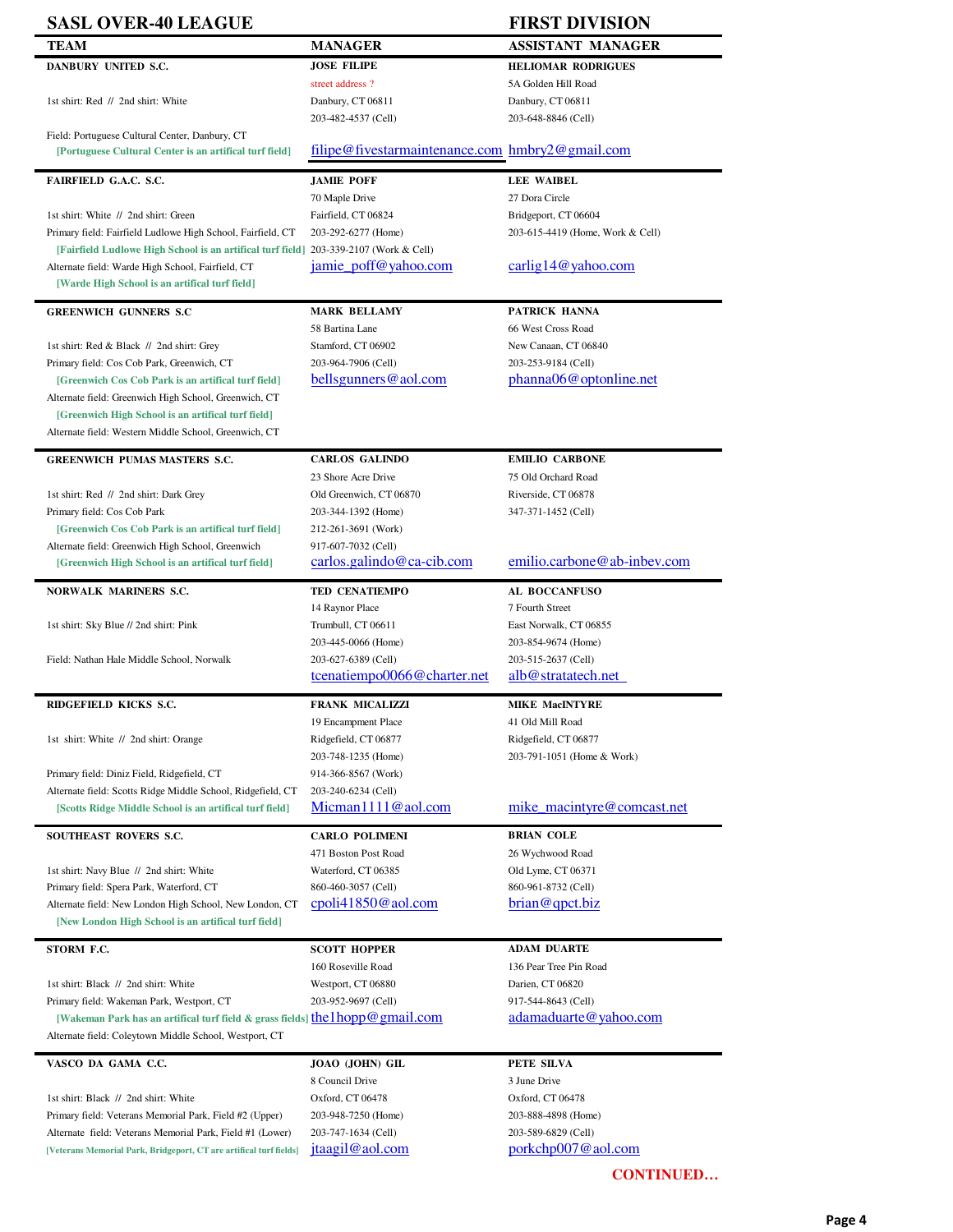### **SASL OVER-40 LEAGUE FIRST DIVISION**

#### **WATERBURY ALBANIANS S.C. ART CELAJ ABIB MERSINI**

1st shirt: White  $1/2$ nd shirt: Red & Black Brookfield, CT 06804 Morris, CT 06763

Primary field: Brookfield High School, Brookfield, CT 203-627-5261 (Cell) 860-417-9355 (Work) Alternate field: Bucks Hill Park, Waterbury, CT arthurcela@sbcglobal.net lab-33@live.com

# **TEAM MANAGER MANAGER ASSISTANT MANAGER** 22 Logging Trail Lane 30 Burgess Road 203-734-4009 (Home) 860-567-3342 (Home)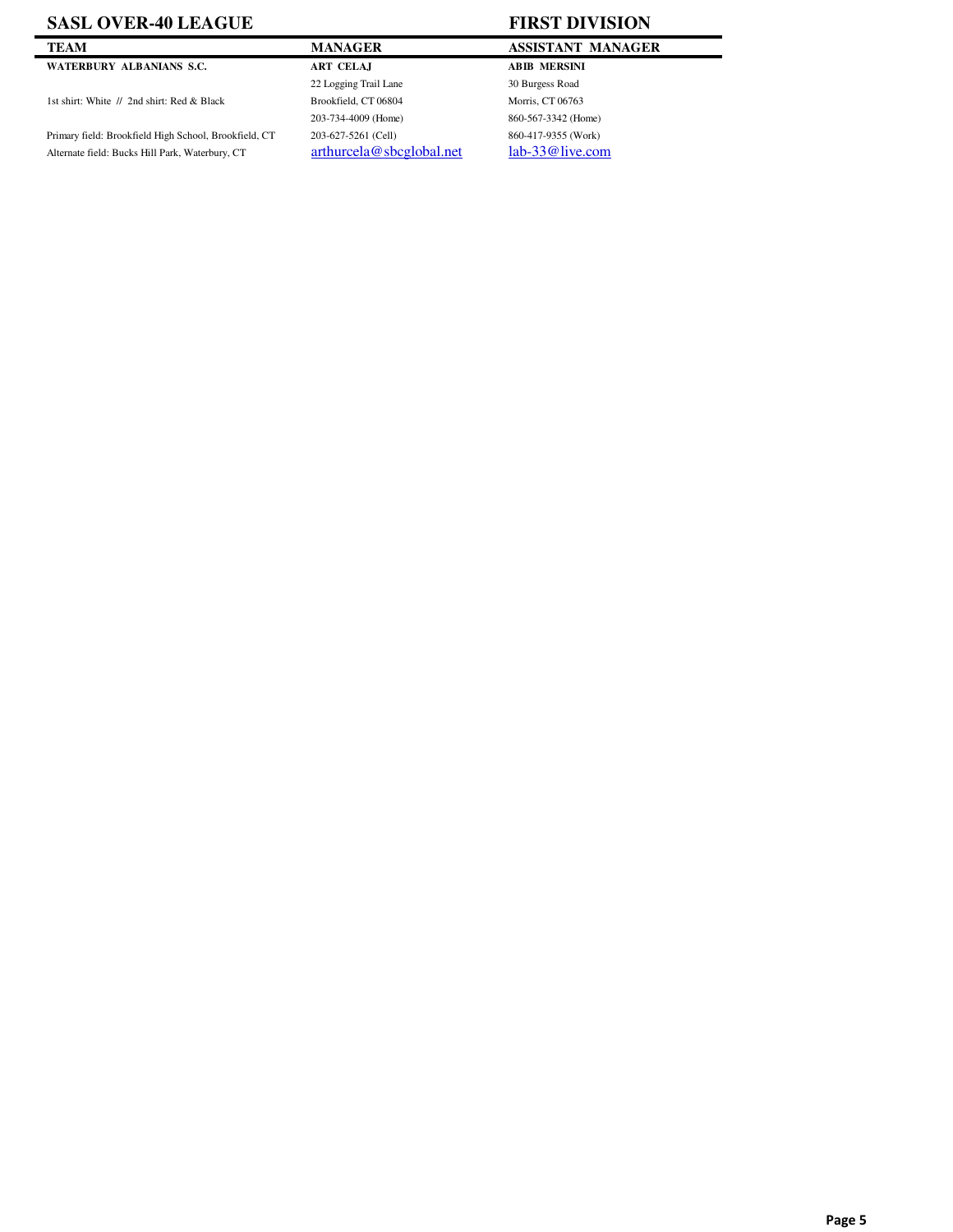# **SASL OVER-40 LEAGUE**

| .                                                                                               |                            | 9000119 DITIOIT DINGI                   |
|-------------------------------------------------------------------------------------------------|----------------------------|-----------------------------------------|
| TEAM                                                                                            | <b>MANAGER</b>             | ASSISTANT MANAGER                       |
| <b>GUILFORD BELL CURVE S.C.</b>                                                                 | <b>TIM PARIS</b>           | <b>JOHN KOZUB</b>                       |
|                                                                                                 | 70 Elizabeth Street        | 195 Woodland Road                       |
| 1st shirt: Dark Green // 2nd shirt: White                                                       | Guilford, CT 06437         | Guilford, CT 06437                      |
| Primary field: Guilford High School, Guilford, CT                                               | 203-641-2896 (Cell)        | 203-738-9512 (Cell)                     |
| [Guilford High School is an artifical turf field]                                               | timothysparis@gmail.com    | john@amimail.net                        |
|                                                                                                 |                            |                                         |
| Alternate field: Calvin Leete Elementary School, Guilford, CT                                   |                            |                                         |
| <b>GUILFORD CELTIC F.C.</b>                                                                     | <b>JOHN HOUSTON</b>        | <b>RONALD KNOX</b>                      |
|                                                                                                 | 280 Sage Hollow Road       | 40 Waverly Road                         |
| 1st shirt: Green & White Hoops // 2nd shirt: Black                                              | Guilford, CT 06437         | Branford, CT 06405                      |
|                                                                                                 | 203-457-4270 (Home)        | 203-483-1803 (Home)                     |
|                                                                                                 | 203-435-2016 (Cell)        | 203-243-8144 (Cell)                     |
| Primary field: Bittner Park, Guilford, CT                                                       |                            |                                         |
| Alternate field: Calvin Leete Elementary School, Guilford, CT johngham ng houston@sbcglobal.net |                            | madeel 9@gmail.com                      |
| <b>HAMDEN UNITED S.C.</b>                                                                       | <b>LEWIS BEILMAN</b>       | <b>JOHN BEECHER</b>                     |
|                                                                                                 | 22 Grandview Avenue        | 17 Brittany Court                       |
| 1st shirt: Black // 2nd shirt: Orange                                                           | Hamden, CT 06514           | Cheshire, CT 06410                      |
|                                                                                                 | 203-823-9435 (Home)        | 203-605-4356 (Cell)                     |
|                                                                                                 | $Lib373@$ gmail.com        | ifbeecher@gmail.com                     |
| Primary field: Hamden Middle School, Hamden, CT                                                 |                            |                                         |
| Alternate field: Westwoods School, Hamden, CT                                                   |                            |                                         |
| NEW HAVEN AMERICANS S.C.                                                                        | <b>JAMES TAYLOR</b>        | MICHELANGELO (MIKE) ARMELLINO           |
|                                                                                                 | 45 Hobart Street           | 91 Morris Street                        |
| 1st shirt: White // 2nd shirt: Black                                                            | New Haven, CT 06511        | West Haven, CT 06516                    |
|                                                                                                 | 203-776-9591 (Home)        | 203-676-5687 (Cell)                     |
|                                                                                                 |                            |                                         |
|                                                                                                 | 203-776-4995 (Work)        |                                         |
| Field: Peck Place School, Orange, CT                                                            | 203-507-5753 (Cell)        |                                         |
|                                                                                                 | maxa1269@msn.com           | armellino1@comcast.net                  |
| <b>NORTH BRANFORD S.C.</b>                                                                      | <b>DARREN McINTYRE</b>     | <b>CHAD REDDICK</b>                     |
|                                                                                                 | 25 Milford Road            | 50 Cherry Lane                          |
| 1st shirt: Yellow // 2nd shirt: Blue                                                            | Guilford, CT 06437         | Durham, CT 06422                        |
|                                                                                                 | 203-435-0298 (Cell)        | 860-349-1768 (Cell)                     |
| Primary field: North Farms Park, North Branford, CT [spring]                                    | darren@onlymyemail.com     | reddick.chad@gmail.com                  |
|                                                                                                 |                            |                                         |
| Alternate field: North Branford High School, North Branford, CT [fall]                          |                            |                                         |
| NORTH HAVEN S.C.                                                                                | <b>STEVE BLUMENTHAL</b>    | R. J. NOTARO                            |
|                                                                                                 | 49 Winchester Drive        | 128 Shawmut Avenue                      |
| 1st shirt: Maroon // 2nd shirt: White                                                           | North Haven, CT 06473      | North Haven, CT 06473                   |
|                                                                                                 |                            |                                         |
|                                                                                                 | 203-239-4929 (Home)        | 203-239-0296 (Home)                     |
| Primary field: Ridge Road, Elementary School, North Haven, CT                                   | 203-255-8455 (Work)        | 203-239-1641 (Work)                     |
| Alternate field: Memorial Field, North Haven, CT                                                | 203-215-2555 (Cell)        | 203-605-8434 (Cell)                     |
|                                                                                                 | sblumenthal $4@$ gmail.com | $\frac{\text{motaro517@aol.com}}{1000}$ |
| PAN-ZONES S.C.                                                                                  | <b>RYAN D. LUCAS</b>       | JOSE M. SANCHEZ                         |
|                                                                                                 | 400 Prospect Street        | 195 Goose Lane                          |
| 1st shirt: Orange & Black // 2nd shirt: Blue & Red                                              | Plantsville, CT 06479      | Tolland, CT 06489                       |
|                                                                                                 | 860-798-9076 (Cell)        |                                         |
|                                                                                                 |                            | 860-202-6252 (Cell)                     |
| Primary field: Stanley Quarter Park, New Britain, CT                                            | ryanlucas@outback.com      | sanehezj711@gmail.com                   |
| WALLINGFORD MORELIA S.C.                                                                        | <b>JOEL DOMINGUEZ</b>      | <b>OCTAVIO DOMINGUEZ</b>                |
|                                                                                                 | 154 Cherry Street          | 2 Nichols Street                        |
| 1st shirt: Red/Yellow // 2nd shirt: Black/Grey                                                  | Wallingford, CT 06492      | Wallingford, CT 06492                   |
|                                                                                                 | 203-213-6256 (Cell)        | 203-804-1561 (Cell)                     |
|                                                                                                 | jdominguez@choate.edu      | octavio.dominguez@nucor.com             |
| Primary field: Woodhouse Field #2, Wallingford, CT                                              |                            |                                         |
| Alternate field: Pragemann Park, Wallingford, CT                                                |                            |                                         |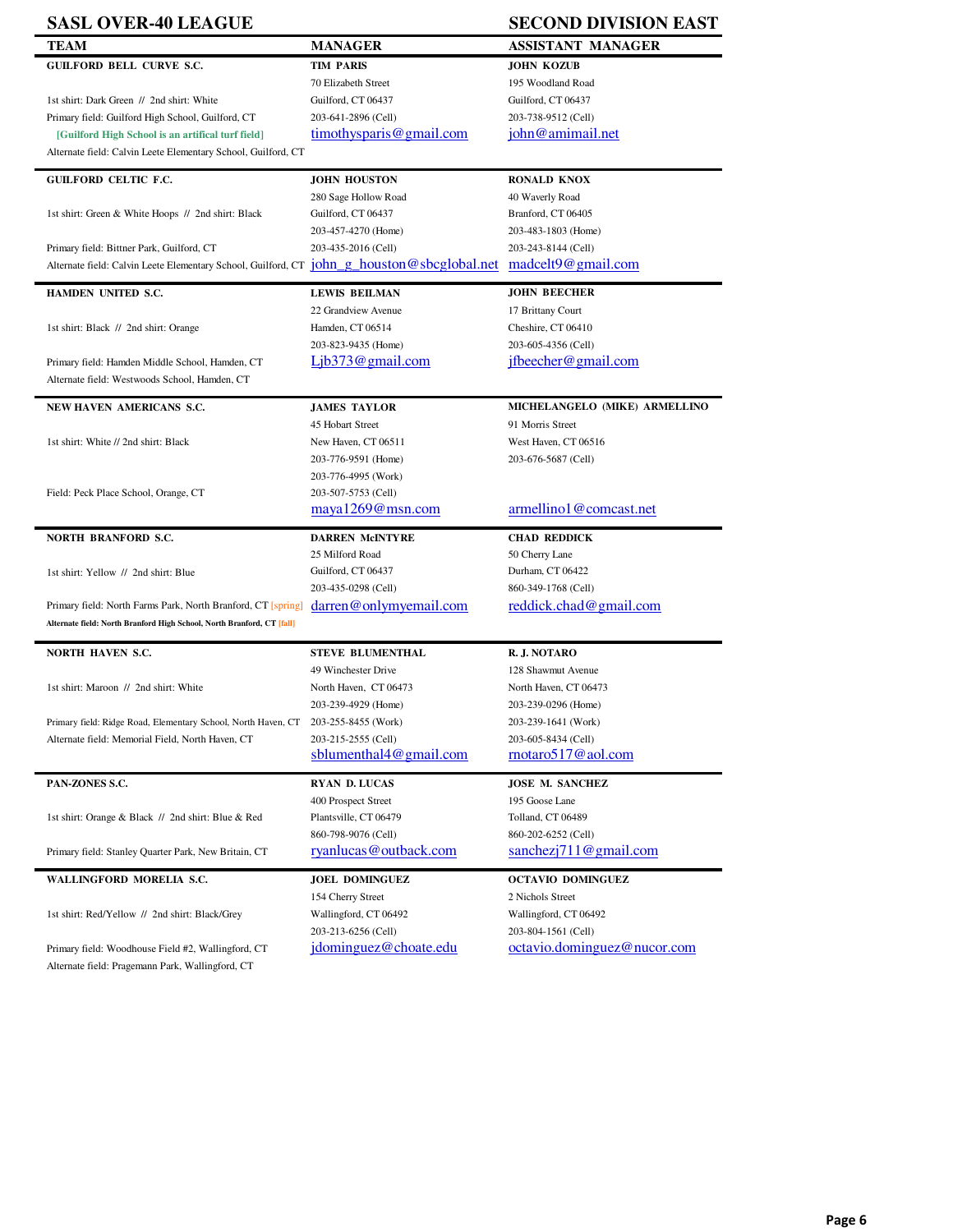| <b>SASL OVER-40 LEAGUE</b>                                                                                                                                                                                        |                                            | <b>SECOND DIVISION WEST</b>                 |
|-------------------------------------------------------------------------------------------------------------------------------------------------------------------------------------------------------------------|--------------------------------------------|---------------------------------------------|
| <b>TEAM</b>                                                                                                                                                                                                       | <b>MANAGER</b>                             | <b>ASSISTANT MANAGER</b>                    |
| BESA S.C.                                                                                                                                                                                                         | <b>VEZIR MEMETI</b>                        | <b>SEDALI SEDALIU</b>                       |
|                                                                                                                                                                                                                   | 96 Woolston Street                         | 8 Tilson Lane                               |
| 1st shirt: Red // 2nd shirt: White                                                                                                                                                                                | Watertown, CT 06795                        | Sandy Hook, CT 06482                        |
|                                                                                                                                                                                                                   | 203-519-2639 (Cell)                        | 203-300-6043 (Home)                         |
| Primary field: Bucks Hill Park, Waterbury, CT                                                                                                                                                                     | vezirm@optonline.net                       | sedali.sedaliu@gmail.com                    |
| Alternate field: Wilby High School, Waterbury, CT                                                                                                                                                                 |                                            |                                             |
|                                                                                                                                                                                                                   |                                            |                                             |
| DERBY QUITUS S.C.                                                                                                                                                                                                 | JUAN CARLOS FIALLOS, Sr.                   | <b>HUMPHRY LEMA</b>                         |
|                                                                                                                                                                                                                   | 126 South Cliff Street                     | 138 Olivia Street                           |
| 1st shirt: Blue & Red // 2nd shirt: White                                                                                                                                                                         | Ansonia, CT 06401                          | Derby, CT 06418                             |
|                                                                                                                                                                                                                   | 203-734-8288 (Home)                        | 203-734-2136 (Home)                         |
| Primary field: Witek Park, Derby, CT                                                                                                                                                                              | 203-627-8608 (Cell)                        |                                             |
| Alternate field: Bradley School, Derby, CT                                                                                                                                                                        | jcfiallos@att.net                          | $ldu37@$ yahoo.com                          |
|                                                                                                                                                                                                                   |                                            |                                             |
| ELI'S F.C.                                                                                                                                                                                                        | STEPHEN (STEVE) FLYNN                      | <b>GREG BURKE</b>                           |
|                                                                                                                                                                                                                   | 124 Constitution Street, Unit 3            | 16 Birch Lane                               |
| 1st shirt: Dark Green // 2nd shirt: White                                                                                                                                                                         | Wallingford, CT 06492                      | Madison, CT 06443                           |
|                                                                                                                                                                                                                   | 203-949-0696 (Home)                        | 203-245-3410 (Home)                         |
| Field: Platt Technical High School, Milford, CT                                                                                                                                                                   | 860-290-6121 (Work)                        | 203-245-5924 (Work)                         |
|                                                                                                                                                                                                                   | 203-430-0959 (Cell)                        | 203-848-5327 (Cell)                         |
|                                                                                                                                                                                                                   | stan $4171134@$ att.net                    | deiseboy@sbcglobal.net                      |
|                                                                                                                                                                                                                   |                                            |                                             |
| <b>GREENWICH ARSENAL S.C.</b>                                                                                                                                                                                     | <b>JIM DOW</b>                             | <b>ALEX DIXON</b>                           |
|                                                                                                                                                                                                                   | 15 Rockland Place                          | 67 Summit Road                              |
| 1st shirt: Red // 2nd shirt: Grey                                                                                                                                                                                 | Old Greenwich, CT 06870                    | Riverside, CT 06878                         |
|                                                                                                                                                                                                                   | 203-344-1211 (Home)                        | 203-637-0354 (Home)                         |
| Primary field: Greenwich High School, Turf #3                                                                                                                                                                     | 203-905-6717 (Work)                        | 203-209-4185 (Cell)                         |
| [Greenwich High School is an artifical turf field]                                                                                                                                                                | 917-841-5489 (Cell)                        |                                             |
| Alternate field: Central Middle School, Greenwich, CT                                                                                                                                                             | jpd36@optonline.com                        | ralexanderdixon@gmail.com                   |
| HENRY C. REID F.C.                                                                                                                                                                                                | ROBERT FRANCHINI                           | <b>MARCO PETRINI</b>                        |
|                                                                                                                                                                                                                   |                                            | 411 Crestwood Road                          |
|                                                                                                                                                                                                                   | 2682 Burr Street                           |                                             |
| 1st shirt: Black // 2nd shirt: White                                                                                                                                                                              | Fairfield, CT 06824                        | Fairfield, CT 06824                         |
| Field: Fairfield Ludlowe High School, Fairfield, CT                                                                                                                                                               | 203-751-3695 (Cell)                        | 203-255-7590 (Home)                         |
| [Fairfield Ludlowe High School is an artifical turf field]                                                                                                                                                        |                                            | 203-513-2763 (Work)                         |
|                                                                                                                                                                                                                   |                                            | 203-434-5588 (Cell)                         |
|                                                                                                                                                                                                                   | rsrfranchini@yahoo.com                     | marcopet62@gmail.com                        |
| STAMFORD CITY S.C.                                                                                                                                                                                                | <b>COLIN SAUNDERS</b>                      | PETER LOWE                                  |
|                                                                                                                                                                                                                   | 304 Sun Dance Road                         | 167 Shadow Ridge Road                       |
|                                                                                                                                                                                                                   | Stamford, CT 06905-1826                    | Stamford, CT, 06905                         |
| 1st shirt: Navy Blue // 2nd shirt: White                                                                                                                                                                          | 203-569-6352 (Home)                        | 203-461-8060 (Home)                         |
|                                                                                                                                                                                                                   |                                            | 914-524-1732 (Work)                         |
| Field: West Beach Park, Stamford, CT                                                                                                                                                                              | 203-391-4112 (Cell)                        |                                             |
| [West Beach Park is an artifical turf field]                                                                                                                                                                      |                                            | 203-561-4099 (Cell)<br>peteralowe@gmail.com |
|                                                                                                                                                                                                                   | Colin.Saunders@waters.nestle.com           |                                             |
| STAMFORD UNITED S.C.                                                                                                                                                                                              | <b>BRETT SZCZESNY</b>                      | <b>DAVID McCALL</b>                         |
|                                                                                                                                                                                                                   | 85 Harpsichord Turnpike                    | 33 Old Wagon Road                           |
| 1st shirt: Dark Blue // 2nd shirt: White                                                                                                                                                                          | Stamford, CT 06903                         | Wilton, CT 06897                            |
|                                                                                                                                                                                                                   |                                            |                                             |
|                                                                                                                                                                                                                   |                                            |                                             |
|                                                                                                                                                                                                                   | 203-359-8054 (Home)                        | 203-529-5467 (Home)                         |
|                                                                                                                                                                                                                   | 203-222-4302 (Work)                        | 203-719-5467 (Work)                         |
|                                                                                                                                                                                                                   | 203-980-6637 (Cell)                        | 203 569-9509 (Cell)                         |
|                                                                                                                                                                                                                   | shezman11@gmail.com                        | $\mathrm{mccalldi}@$ yahoo.com              |
|                                                                                                                                                                                                                   | <b>COLLIN HAN</b>                          | <b>JOHN JANSEN</b>                          |
|                                                                                                                                                                                                                   | 20 Casement Street                         | 2 Shady Lane                                |
|                                                                                                                                                                                                                   |                                            |                                             |
|                                                                                                                                                                                                                   | Darien, CT 06820                           | Stamford, CT 06903                          |
| Field: West Beach Field, Stamford, CT<br>WILTON WOLVES S.C.<br>1st shirt: Red // 2nd shirt: White<br>Primary field: Middlebrook School, Wilton, CT<br>Alternate field: Kristine Lilly Field, Wilton (High School) | 203-826-8106 (Home)<br>203-243-5775 (Cell) | 203-550-3637 (Home)<br>203-550-3637 (Cell)  |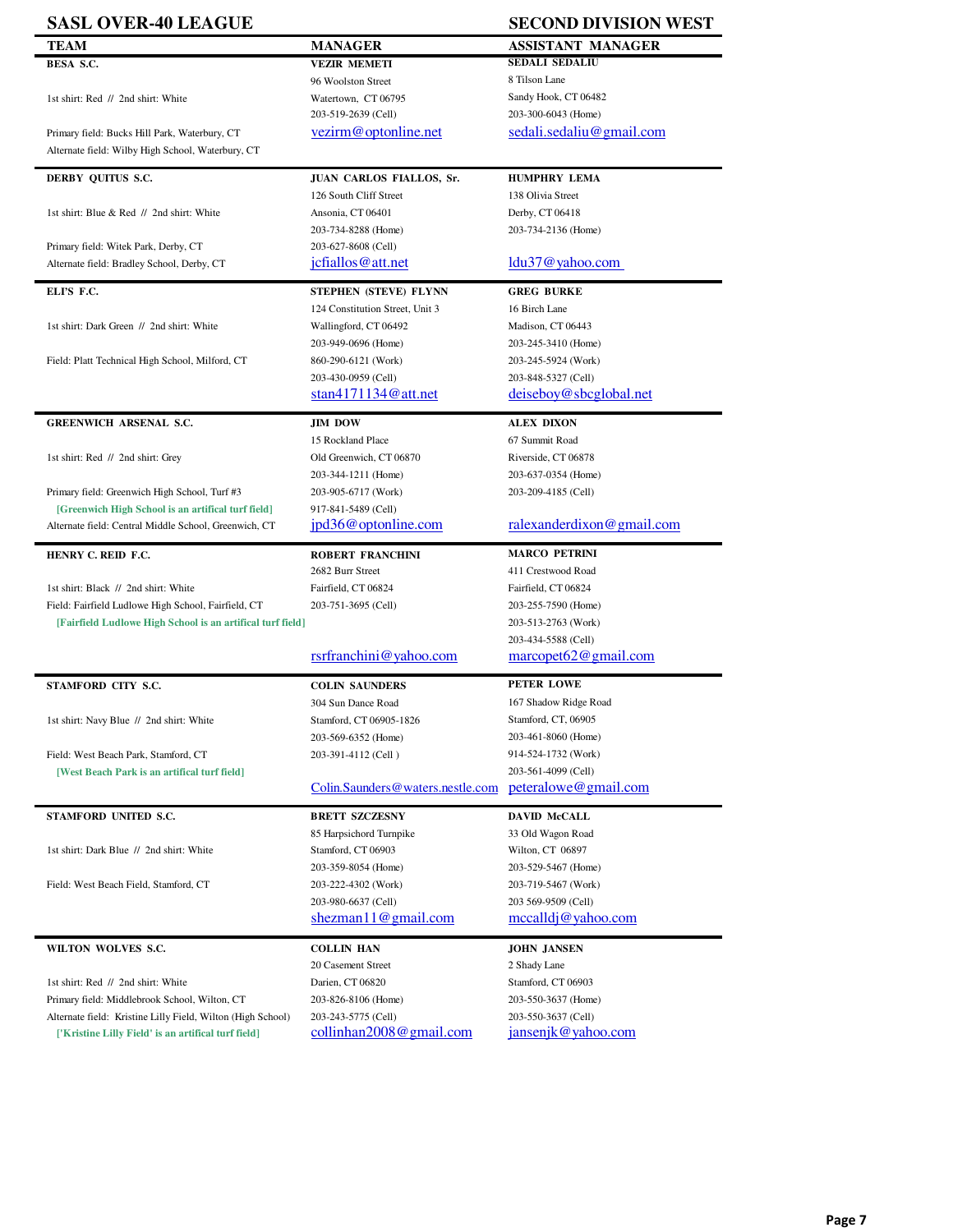| <b>SASL OVER-50 LEAGUE</b>                                                       |                                                    | <b>FIRST DIVISION</b>                |
|----------------------------------------------------------------------------------|----------------------------------------------------|--------------------------------------|
| <b>TEAM</b>                                                                      | MANAGER                                            | <b>ASSISTANT MANAGER</b>             |
| CHESHIRE AZZURRI S.C.                                                            | ZAVOSH (ZAV) KOHAN                                 | <b>ANDY ALDO</b>                     |
|                                                                                  | 230 Patton Drive                                   | 45 Pine Brook Court                  |
| 1st shirt: White // 2nd shirt: Blue                                              | Cheshire, CT 06410                                 | Cheshire, CT 06410                   |
|                                                                                  | 203-206-4410 (Cell)                                | 203-710-0983 (Cell)                  |
| Field: Quinnipiac Recreation Fields, Cheshire, CT                                | zavoshk@yahoo.com                                  | aaldosoc@aol.com                     |
| <b>CHESHIRE UNITED S.C.</b>                                                      | <b>LOU MENDONCA</b>                                | <b>MATIN KARBASSIOON</b>             |
|                                                                                  | 65 Wyndemere Court                                 | <b>Address?</b>                      |
| 1st shirt: Red // 2nd shirt: Royal Blue                                          | Cheshire, CT 06410                                 | <b>Telephone?</b>                    |
|                                                                                  | 203-272-7141 (Home)                                |                                      |
| Field: Quinnipiac Recreation Fields, Cheshire, CT                                | 860-681-9349 (Work)                                |                                      |
|                                                                                  | mjustmat@cox.net                                   | matinabadani@yahoo.com               |
| <b>GLASTONBURY CELTIC F.C.</b>                                                   | <b>DAN ROONEY</b>                                  | <b>STEVE HENDERSON</b>               |
|                                                                                  | 60 Trinity Avenue                                  | 87 Four Bridges Road                 |
| 1st shirt: Green & White Hoops // 2nd shirt: Grey & Lime Green                   | Glastonbury, CT 06033-1336                         | Somers, CT 06071                     |
| Primary field: Irish-American Club (IAHS), Glastonbury, CT                       | 860-993-6255 (Cell)                                | 860-930-3991 (Cell?)                 |
| Alternate field: Addison Park, Glastonbury, CT                                   | $d$ anrooney2009@gmail.com                         | dawhendy@aol.com                     |
|                                                                                  |                                                    |                                      |
| <b>GREENWICH ARSENAL S.C.</b>                                                    | JIM KABA                                           | <b>STEVE BRETSCHGER</b>              |
|                                                                                  | 19 5th Street, Floor 2                             | 33 Mary Lane                         |
| 1st shirt: Red // 2nd shirt: White                                               | Stamford, CT 06905-5013                            | Riverside, CT 06878                  |
| Primary field: Greenwich High School, Greenwich, CT                              | 203-667-5838 (Home)                                | 203 637-1882 (Home)                  |
| [Greenwich High School is an artifical turf field]                               |                                                    | 203 922-6850 (Work)                  |
| Alternate field: Western Middle School, Greenwich, CT                            | ckaba@optonline.net                                | 203 559-2085 (Cell)                  |
|                                                                                  |                                                    | psbsct@aol.com                       |
| <b>GREENWICH GUNNERS S.C.</b>                                                    | <b>STEVE BRETSCHGER</b>                            | <b>STEPHEN CAHILL</b>                |
|                                                                                  | 33 Mary Lane                                       | 20 Church Street A26                 |
| 1st shirt: Red & White // 2nd shirt: Yellow                                      | Riverside, CT 06878                                | Greenwich, CT 06830                  |
|                                                                                  | 203 637-1882 (Home)                                | 610-248-0205 (Cell)                  |
| Primary field: Greenwich High School                                             | 203 922-6850 (Work)                                |                                      |
| [Greenwich High School is an artifical turf field]                               | 203 559-2085 (Cell)                                |                                      |
| Alternate field: Western or Central Middle Schools, Greenwich, CT psbsct@aol.com |                                                    | cahill.stephen@gmail.com             |
| GREENWICH PUMAS LEGENDS S.C.                                                     | <b>MARCO VIOLA</b>                                 | <b>DANIEL OTERO</b>                  |
|                                                                                  | 19 West Putnam Avenue                              | 14 Eagles Bluff                      |
| 1st shirt: Blue // 2nd shirt: Red                                                | Greenwich, CT 06830                                | Rye Brook, NY 10573                  |
| Primary field: Cos Cob Park                                                      | 203-637-7864 (Work)                                | 914-937-2821 (Home)                  |
| Alternate field: Greenwich High School, Greenwich                                | 203-537-1005 (Cell)                                | 203-719-8565 (Work)                  |
| [Greenwich High School is an artifical turf field]                               |                                                    | 917-834-6295 (Cell)                  |
|                                                                                  | marcoviola@aol.com                                 | greenwichpumas.am@gmail.com          |
| MOODUS S.C.                                                                      | <b>FRANK PACH</b>                                  | <b>MARK GAUVAIN</b>                  |
|                                                                                  | 520 Town Street                                    | 4 Newbury Drive                      |
| 1st shirt: Blue // 2nd shirt: White                                              | Moodus, CT 06469                                   | Westerly, RI 02891                   |
|                                                                                  | 860-873-2872 (Home)                                | 401-637-4864 (Home)                  |
| Field: Nathan Hale-Ray High School, Moodus, CT                                   | 860-301-0651 (Cell)                                | 860-798-2085 (Cell)                  |
|                                                                                  | FrankPach@att.net                                  | mark.gauvain@liladelman.com          |
|                                                                                  |                                                    |                                      |
| NEW BRITAIN FALCONS F.C.                                                         | KAZIMIERZ (KAZ) PILIP                              | MAREK JABLONSKI                      |
| 1st shirt: White // 2nd shirt: Red                                               | 447 Eddy Glover Boulevard<br>New Britain, CT 06053 | 20 Sunnyridge Road<br>Avon, CT 06001 |
|                                                                                  | 860-225-6958 (Home)                                | 860-675-1792 (Home)                  |
| Primary field: Falcon Field, New Britain, CT                                     | 860-895-7331 (Cell)                                | 860-306-0722 (Cell)                  |
| Alternate field: Stanley Quarter Park, New Britain, CT                           | kazpilip@comcast.net                               | mj2006wm@yahoo.com                   |
|                                                                                  |                                                    |                                      |
| POLONIA FALCON STARS F.C.                                                        | ANDRZEJ GROMADOWSKI                                | <b>ANDY GUZIEWICZ</b>                |
|                                                                                  | 276 Broad Street                                   | 12 Rackett Lane                      |
| 1st shirt: White // 2nd shirt: Red                                               | New Britain, CT 06053                              | Essex, CT 06426                      |
|                                                                                  | 860-826-5477 (Work)                                | 860-581-3421 (Cell)                  |
| Primary field: Falcon Field, New Britain, CT                                     | 860-305-8284 (Cell)                                |                                      |
| Alternate field: Stanley Quarter Park, New Britain, CT                           | andrzejpolskiexpress@yahoo.com                     | awguziewicz@gmail.com                |
| VASCO DA GAMA C.C.                                                               | <b>JAIME CORREIA</b>                               | <b>JOHN F. RODRIGUES</b>             |
|                                                                                  | 825 Valley Road                                    | 86 Edgemoor Road                     |
| 1st shirt: White // 2nd shirt: Black                                             | Fairfield, CT. 06825                               | Bridgeport, CT 06606                 |
| Primary field: Nike Recreation Fields ('Nike Site'), Shelton, CT                 | 203-371-5821 (Home)                                | 203-374-9079 (Home)                  |
| Alternate field: Veterans Memorial Park, Madison Avenue, Bridgeport, CT          | 203-243-7783 (Cell)                                | 203-521-4518 (Cell)                  |
| [Veterans Memorial Park is an artifical turf field]                              | <u>jaimedpcorreia@yahoo.com</u>                    | johnrod64@live.com                   |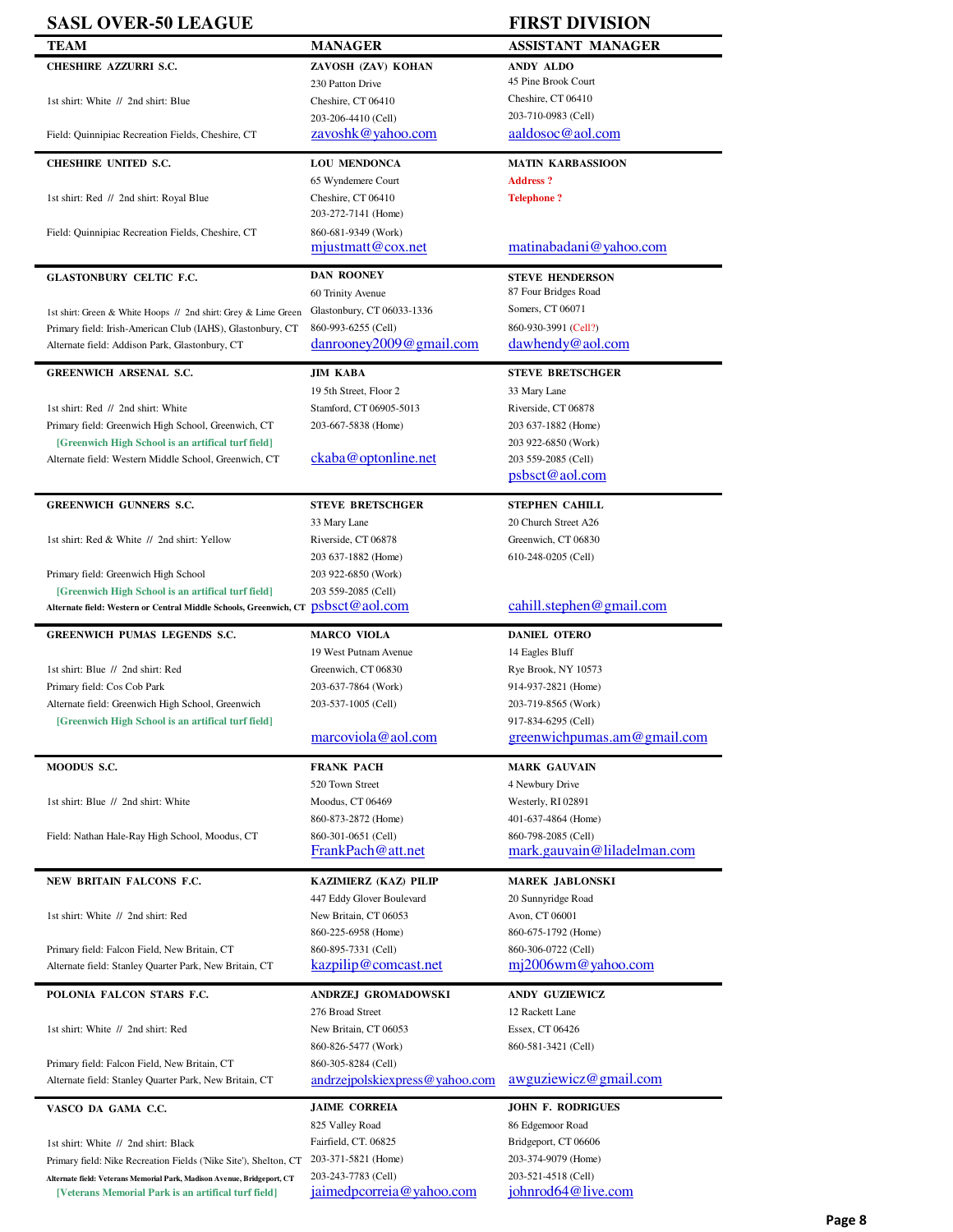| <b>SASL OVER-50 LEAGUE</b>                                                                    |                                                              | <b>SECOND DIVISION</b>                          |
|-----------------------------------------------------------------------------------------------|--------------------------------------------------------------|-------------------------------------------------|
| <b>TEAM</b>                                                                                   | <b>MANAGER</b>                                               | <b>ASSISTANT MANAGER</b>                        |
| CLUB NAPOLI S.C.                                                                              | <b>GIGI GAROFANO</b>                                         | <b>BRUNO RIZZACASA</b>                          |
|                                                                                               | 226 Old Post Road                                            | 61 Cedar Hill Road                              |
| 1st shirt: Light Blue // 2nd shirt: White                                                     | Northford, CT 06472-1039                                     | Milford, CT 06460                               |
|                                                                                               | 203-484-7977 (Home)                                          | 203-783-3091 (Home)                             |
| Field: North Farms Park, North Branford, CT                                                   | 203-231-8936 (Cell)                                          |                                                 |
|                                                                                               | tmgarof@comcast.net                                          | Bruno.Rizzacasa@pb.com                          |
| DARIEN BLUE WAVE S.C.                                                                         | <b>ILYA VATMAN</b>                                           | <b>MIKE MORRIS</b>                              |
|                                                                                               | 2181 Long Ridge Road                                         | 107 Concord Avenue                              |
| 1st shirt: Blue // 2nd shirt: White                                                           | Stamford, CT 06903                                           | White Plains, NY 10606                          |
| Primary field: Wakeman Park, Westport, CT                                                     | 203-517-6983 (Cell)                                          | 914-761-6241 (Home)                             |
| [Wakeman Park has an artifical turf field & grass fields]                                     | ilyavatman@yahoo.com                                         | 914-548-7697 (Cell)<br>mikemorris1998@yahoo.com |
| Alternate field: Coleytown Middle School, Westport, CT                                        |                                                              |                                                 |
| <b>EAST HAVEN S.C.</b>                                                                        | <b>DIEGO DUSSAN</b>                                          | <b>JOSE BRANCO</b>                              |
|                                                                                               | 21 Borrmann Rd                                               | 74 Laurel Hill Rd                               |
| 1st shirt: Blue & White Stripes // 2nd shirt: White                                           | East Haven, CT 06512                                         | Branford, CT 06405                              |
|                                                                                               | 203-648-7583 (Cell)<br>$eki1004@$ yahoo.com                  | 203-627-3963 (Cell)<br>josebranco77@gmail.com   |
| Primary field: Moulthrop Street, East Haven, CT                                               |                                                              |                                                 |
| <b>FARMINGTON OWLS S.C.</b>                                                                   | JOHN COHN                                                    | <b>BRIAN HOGAN</b>                              |
|                                                                                               | 24 Wildwood Road                                             | 104 Stony Corners Circle                        |
| 1st shirt: White // 2nd shirt: Blue                                                           | Farmington, CT 06032                                         | Avon, CT 06001                                  |
|                                                                                               | 860-678-0360 (Home)                                          | 860-404-202 (Home)                              |
| Primary field: Winding Trails, Farmington, CT<br>Alternate field: Tunxis Mead, Farmington, CT | 860-614-8445 (Cell)<br>cohnsoccer@gmail.com                  | 617-962-4742 (Cell)<br>cthogans@comcast.net     |
|                                                                                               |                                                              |                                                 |
| <b>GUILFORD BLACK EAGLES S.C.</b>                                                             | TOM KARASAY                                                  | <b>JOSE LEITE</b>                               |
|                                                                                               | 74 Magna Lane                                                | 117 Roger Road                                  |
| 1st shirt: White // 2nd shirt: Red                                                            | Westbrook, CT 06498                                          | New Haven, CT 06515                             |
| Primary field: Calvin Leete School, Guilford, CT                                              | 860-399-7799 (Home)<br>203-786-8203 (Work)                   | 203-389-9799 (Home)<br>203-688-9588 (Work)      |
| Alternate field: Guilford High School, Guilford, CT                                           | 860-575-1443 (Cell)                                          | 203-273-6828 (Cell)                             |
|                                                                                               | ceylan3@comcast.net                                          | jose.leite@ynhh.org                             |
|                                                                                               |                                                              |                                                 |
| NAUGATUCK RIVER RATS S.C.                                                                     | <b>GARY FREEMAN</b><br>11 Bunting Road                       | <b>RICH REDDINGTON</b><br>178 Bluebird Drive    |
| 1st shirt: Maroon // 2nd shirt: White                                                         | Seymour, CT 06483                                            | Naugatuck, CT 06770                             |
|                                                                                               | 203-888-9273 (Home)                                          | 203729-3805 (Home)                              |
| Field: City Hill Middle School, Naugatuck, CT                                                 | 203-278-2029 (Cell)                                          | 203-314-4851 (Cell)                             |
|                                                                                               | fabfredie@aol.com                                            | richardreddington77@gmail.com                   |
| <b>NORTH BRANFORD LEGENDS</b>                                                                 | <b>DON WINNICKI</b>                                          | <b>BRUCE KELLY</b>                              |
|                                                                                               | 155 Austin Ryer Lane                                         | 80 Pleasant Drive                               |
| 1st shirt: Blue & White Striped // 2nd shirt: White                                           | Branford, CT 06405                                           | Durham, CT 06422                                |
|                                                                                               | 203-315-1909 (Home)                                          | 860-349-2340 (Home)                             |
| Primary field: Northford Farms Park, North Branford                                           | 203-889-8773 (Cell)                                          |                                                 |
| Alternate field: North Branford High School, North Branford, CT                               | nbscsas121@gmail.com                                         | bruce.kelly@snet.net                            |
| SOUTHBURY BOOMERS S.C.                                                                        | <b>AFIF BAZ</b>                                              | PETER CHAPMAN                                   |
|                                                                                               | 536 Burton Road                                              | 140 Washington Road                             |
| 1st shirt: Light Blue // 2nd shirt: Light Grey                                                | Beacon Falls, CT 06403                                       | Woodbury, CT 06798                              |
|                                                                                               | 203-723-7182 (Home)                                          | 203-266-4004 (Home)                             |
| Primary field: Settlers Park, Southbury, CT                                                   | 203-758-7707 (Work)<br>$a\frac{f}{f}$ afif $722$ @ yahoo.com | PChapman@taunton.com                            |
| Alternate field: Crook Horn Road, Southbury, CT                                               |                                                              |                                                 |
| WATERBURY PONTES S.C.                                                                         | <b>MIKE DADDONA</b>                                          | <b>MIKE MALONEY</b>                             |
|                                                                                               | 172 Isaiah Smith Lane                                        | 61 Chestnut Street                              |
| 1st shirt: Blue // 2nd shirt: White                                                           | Morris, CT 06763                                             | Trumbull, CT 06611                              |
|                                                                                               | 860-567-9013 (Home)<br>860-485-6756 (Cell)                   | 203-445-1575 (Home)<br>203-400-1880 (Cell)      |
| Field: Pontelandolfo Club, Waterbury, CT                                                      | mcdaddona@optonline.net                                      | mgmalo1707@sbcglobal.net                        |
|                                                                                               |                                                              |                                                 |
| WEST HAVEN GRAYS S.C.                                                                         | <b>BARRY LAWLESS</b>                                         | <b>JOHN SORRENTINO</b>                          |
|                                                                                               | 41 Pauline Street                                            | 100 Church Street                               |
| 1st shirt: Yellow // 2nd shirt: Silver Gray                                                   | Milford, CT 06460                                            | West Haven, CT 06516<br>203-823-6605 (Home)     |
| Field: Alma E. Pagels School, West Haven, CT                                                  | 203-713-8523 (Home)<br>203-321-2220 (Work)                   |                                                 |
|                                                                                               | 203-430-4324 (Cell)                                          |                                                 |
|                                                                                               | antimatr@aol.com                                             | kenstabler@sbcglobal.net                        |